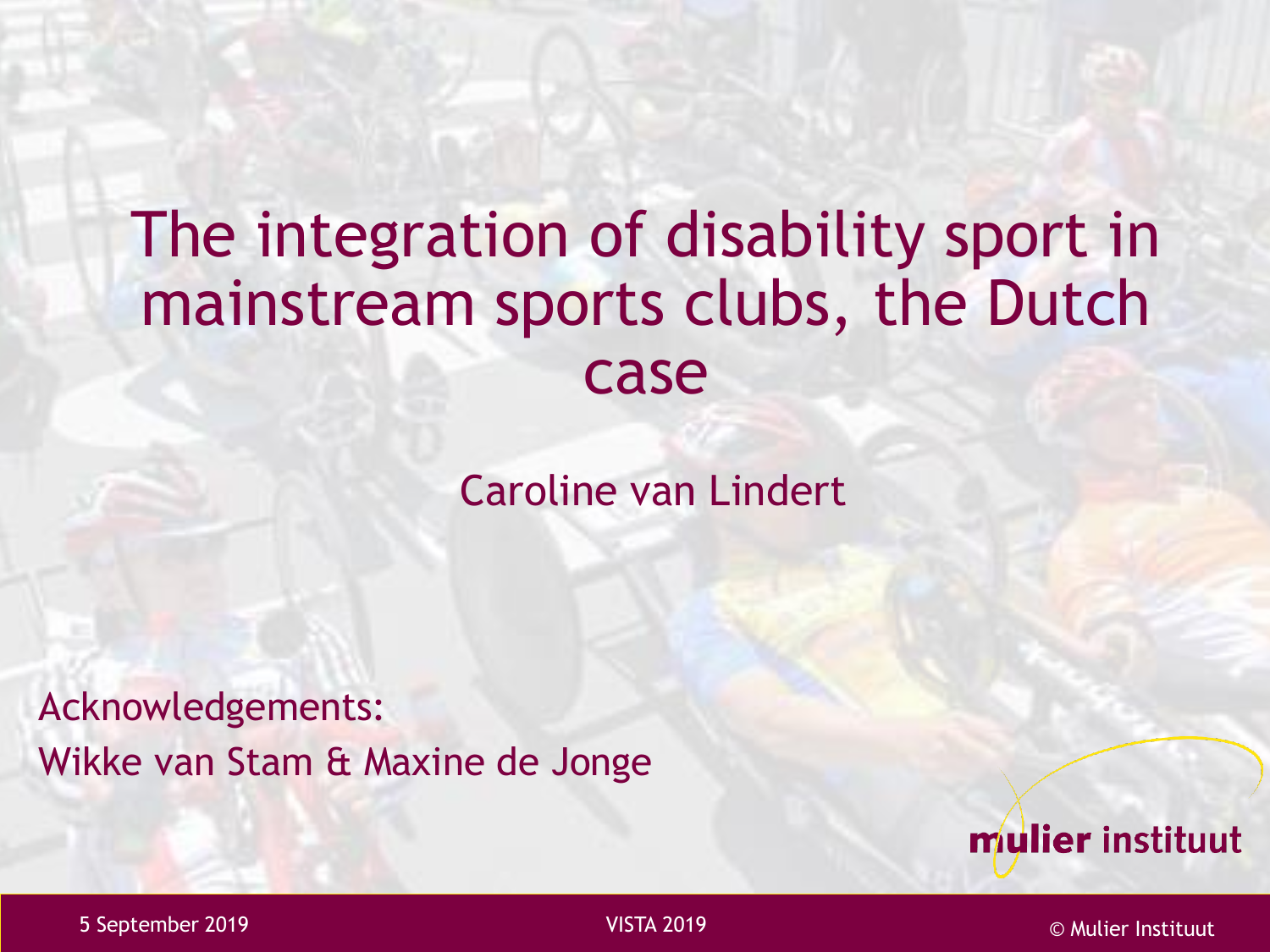

#### Perceptions of disability sport



See Haegele & Hogde, 2016; Misener & Darcy, 2013; Smith & Bundon, 2018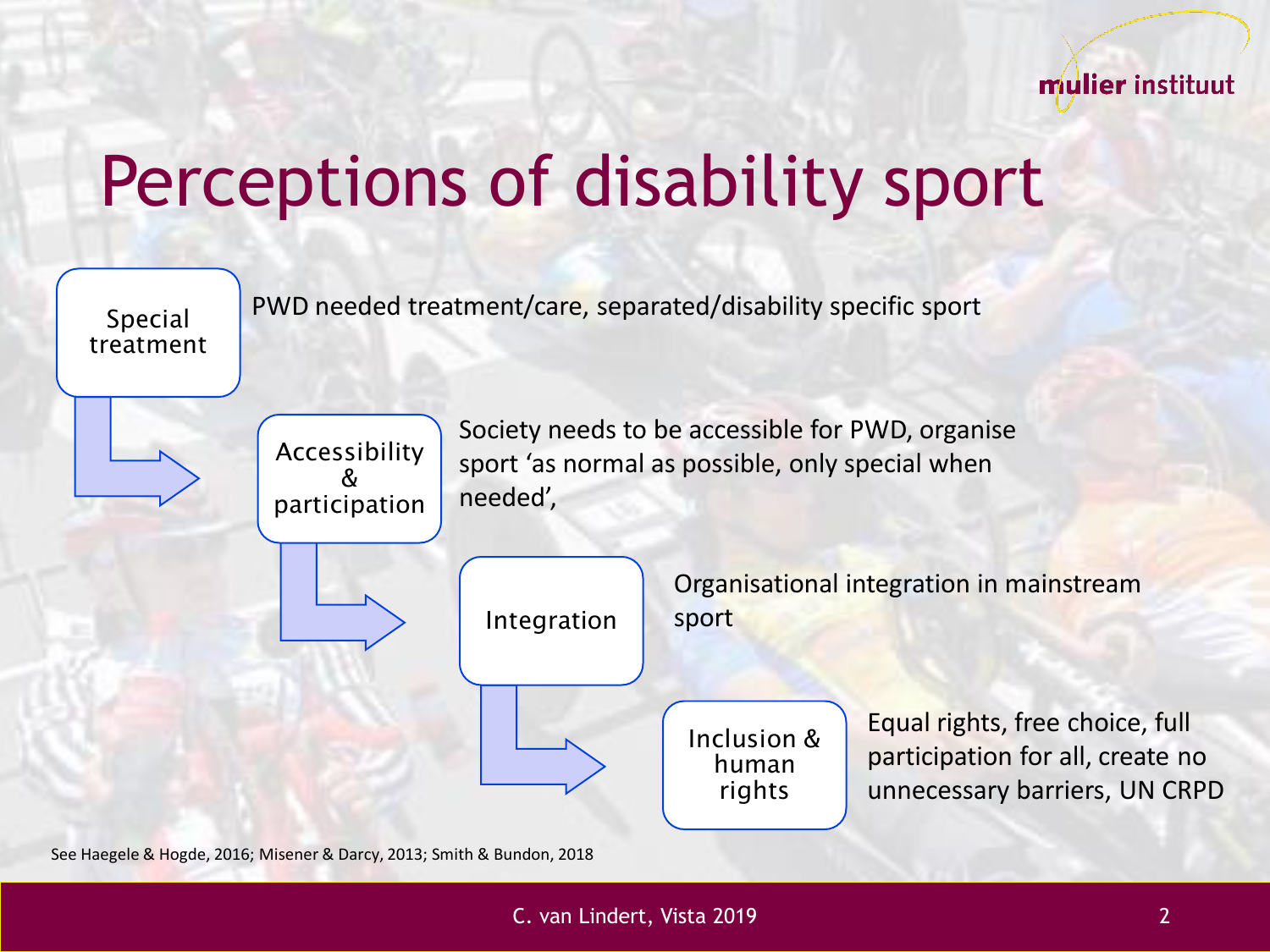

# Dutch policy on disability sport

- Since 2000 Dutch policy on disability sport intensified
- Dutch government is committed to:
	- Increase participation in sport of PWD; inclusive sport & PA

Through:

- Support inclusive PA-programs & interventions
- Improve accessibility (financial, social, physical..)
- Research and data collection
- National programs on DS
	- Until 2015: Different temporary programs > sport stimulation programs
	- 2015-2018: "Active without boundaries" > strengthening local & regional infrastructure
	- 2018-2021: "National sports agreement" > inclusive sport & physical activity for all citizens
	- Focus on accessible sport clubs and (adapted) activity programs!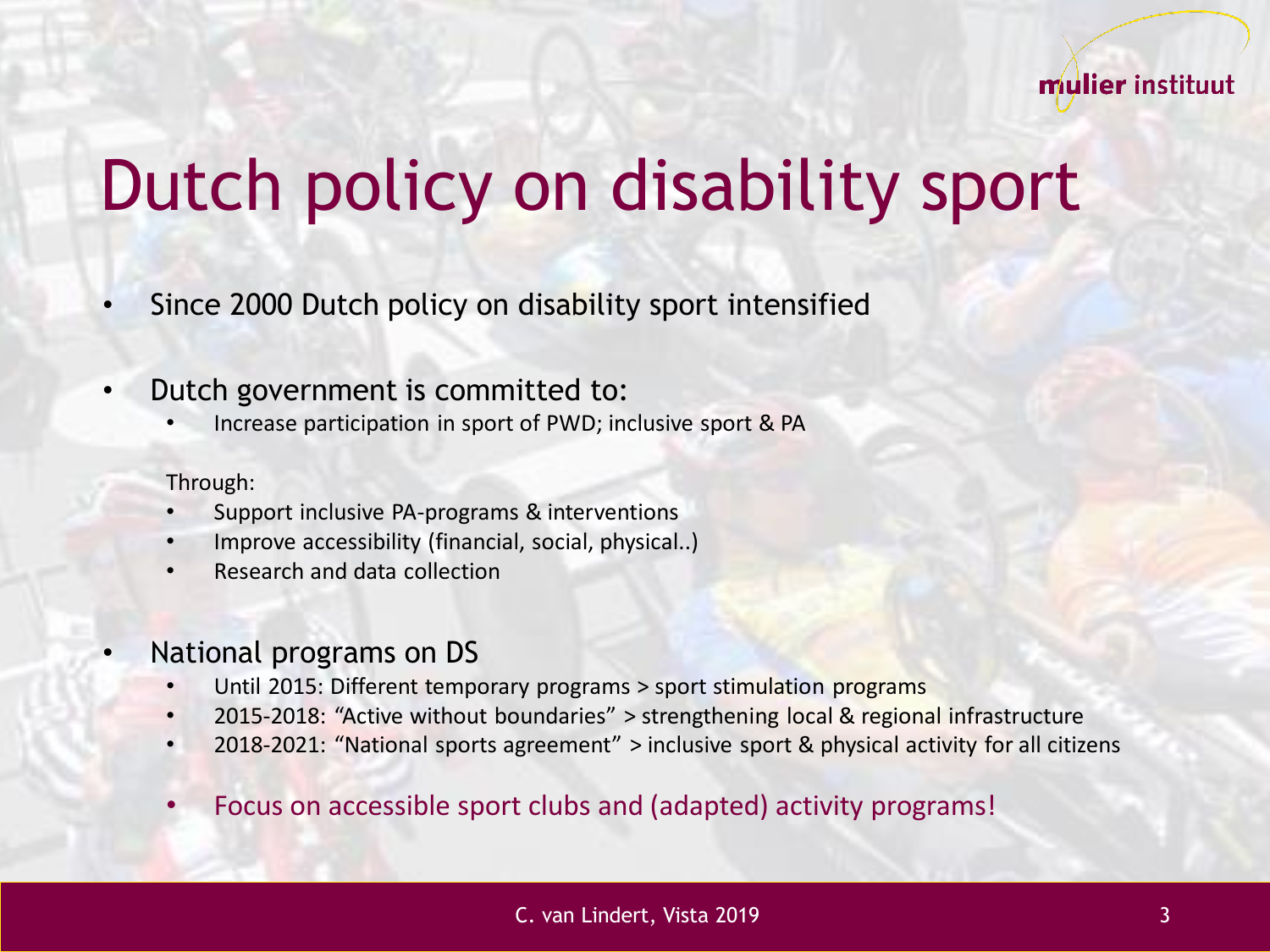#### Survey sports clubs

- Online panel survey Dutch sports clubs (n=407)
- *What is the 'additional' demand from PWD for mainstream sports clubs?*
- Improve match demand (PWD) & supply (activities/clubs)
	- *1. To what extent and how is sport for PWD organized and embedded in mainstream sports clubs?*
	- *2. Which factors hinder or stimulate the development, improvement and structural embedding of sports programs for PWD in mainstream sports clubs?*
	- *3. What knowledge and support do sports clubs need?*

*Source: results are published [here](https://www.mulierinstituut.nl/publicaties/24279/de-organisatie-van-sportaanbod-voor-mensen-met-een-beperking/) (in Dutch).*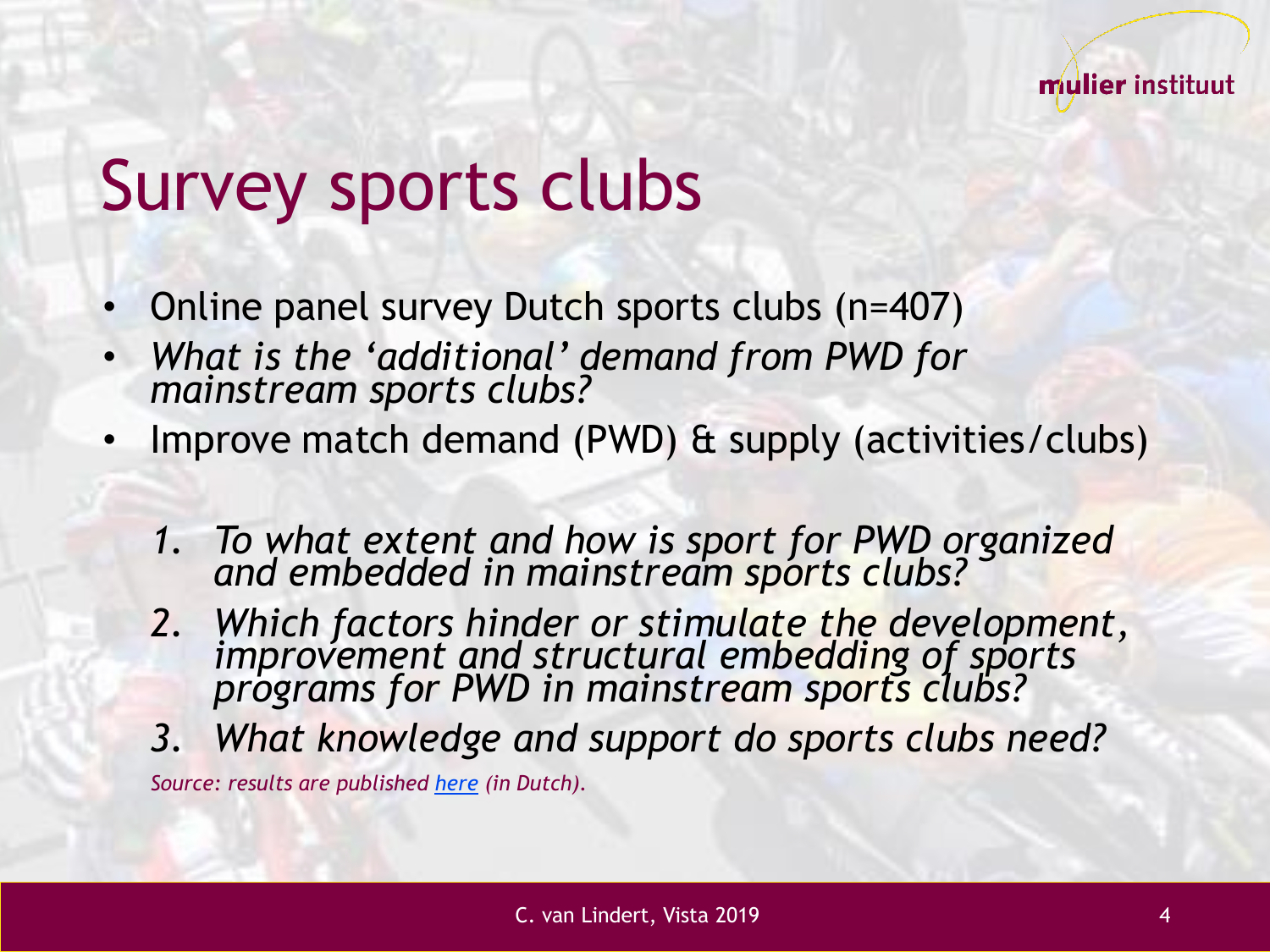#### Clubs with members with a disability (1)

#### Percentage of mainstream clubs with 1 or more members with a disability (mwd)



Source: Mulier Instituut research panel sports clubs, 2018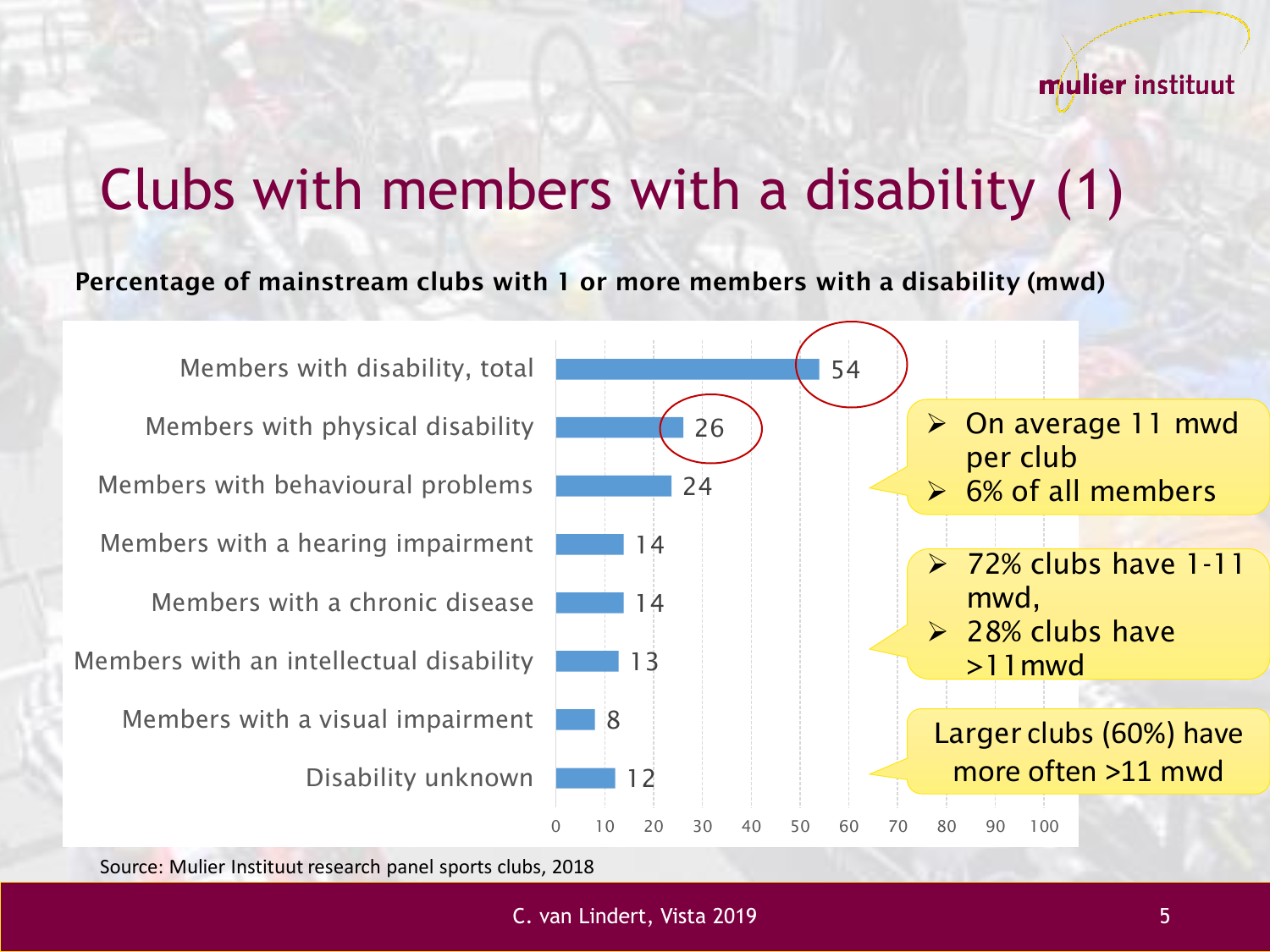# Special groups & instructors (1)



\*with members with a disability Source: Mulier Instituut research panel sports clubs, 2018

- $\triangleright$  75% clubs have no special of qualified instructors/trainers
- $\geq 16\%$  clubs have 1 of more qualified instructors
- $\triangleright$  9% 1 of more special volunteers
- $\triangleright$  Larger clubs more often have >11 mwd, special groups & qualified instructors
- $\triangleright$  Clubs >11 mwd more often have special/qualified instructors and special groups
- $\triangleright$  Clubs with special groups more often have special/qualified instructors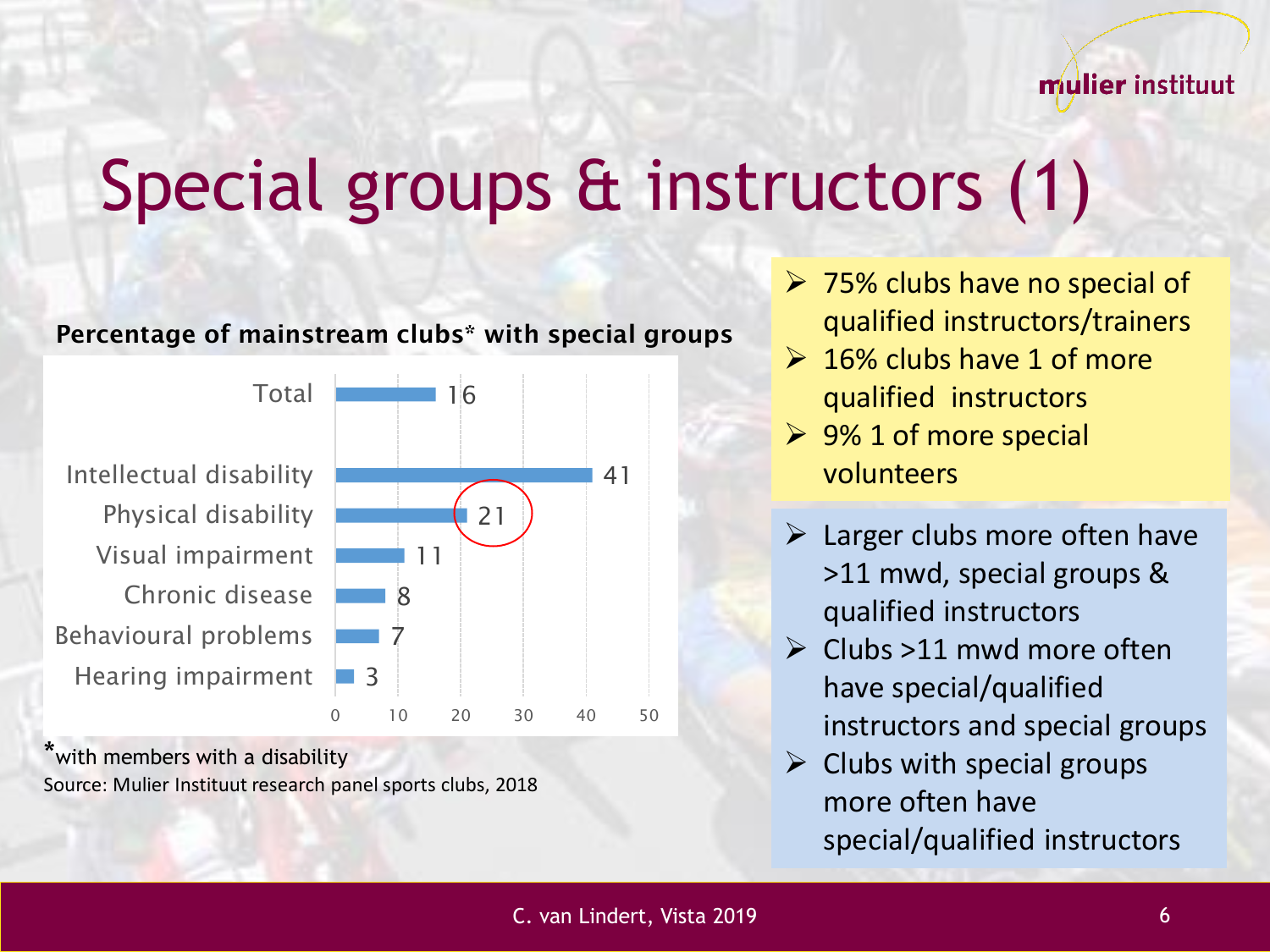### Adaptations & modifications (1)

- 70%: no form of adaptation or modification in activities
- 30%: some form of adaptation:
	- $\geq 16\%$  in coaching
	- $\geq 13\%$  in rules/regulations
	- $\geq 10\%$  in materials
	- $\triangleright$  9% in group size
	- $\triangleright$  7% in field size/facilities
- 50%: program is not embedded structurally in sports club
- 21%: clubs have 1 or more permanent persons responsible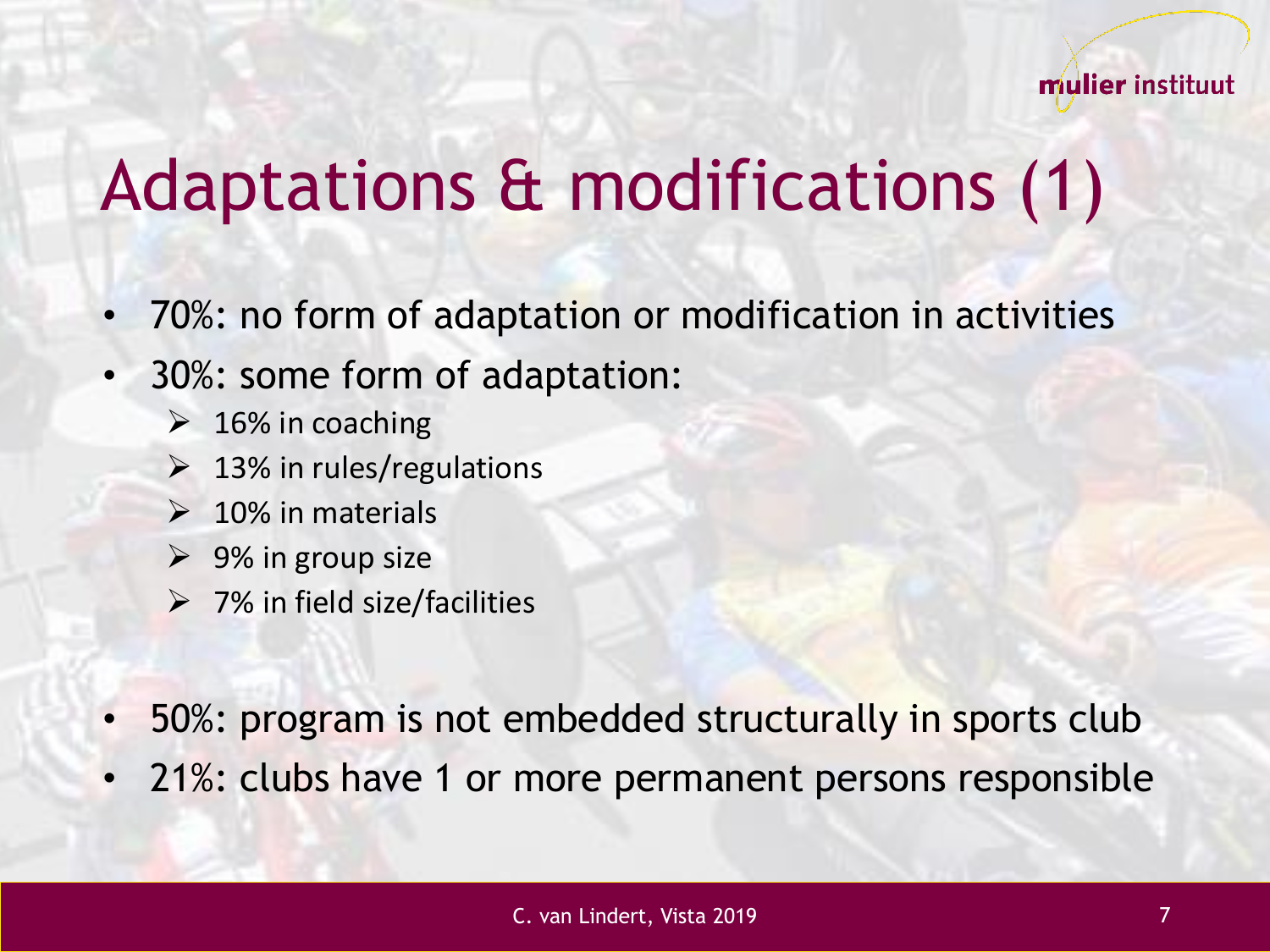

## Willingness and ability (2)

Percentage of clubs that are willing and able to include (more) pwd



Source: Mulier Instituut research panel sports clubs, 2018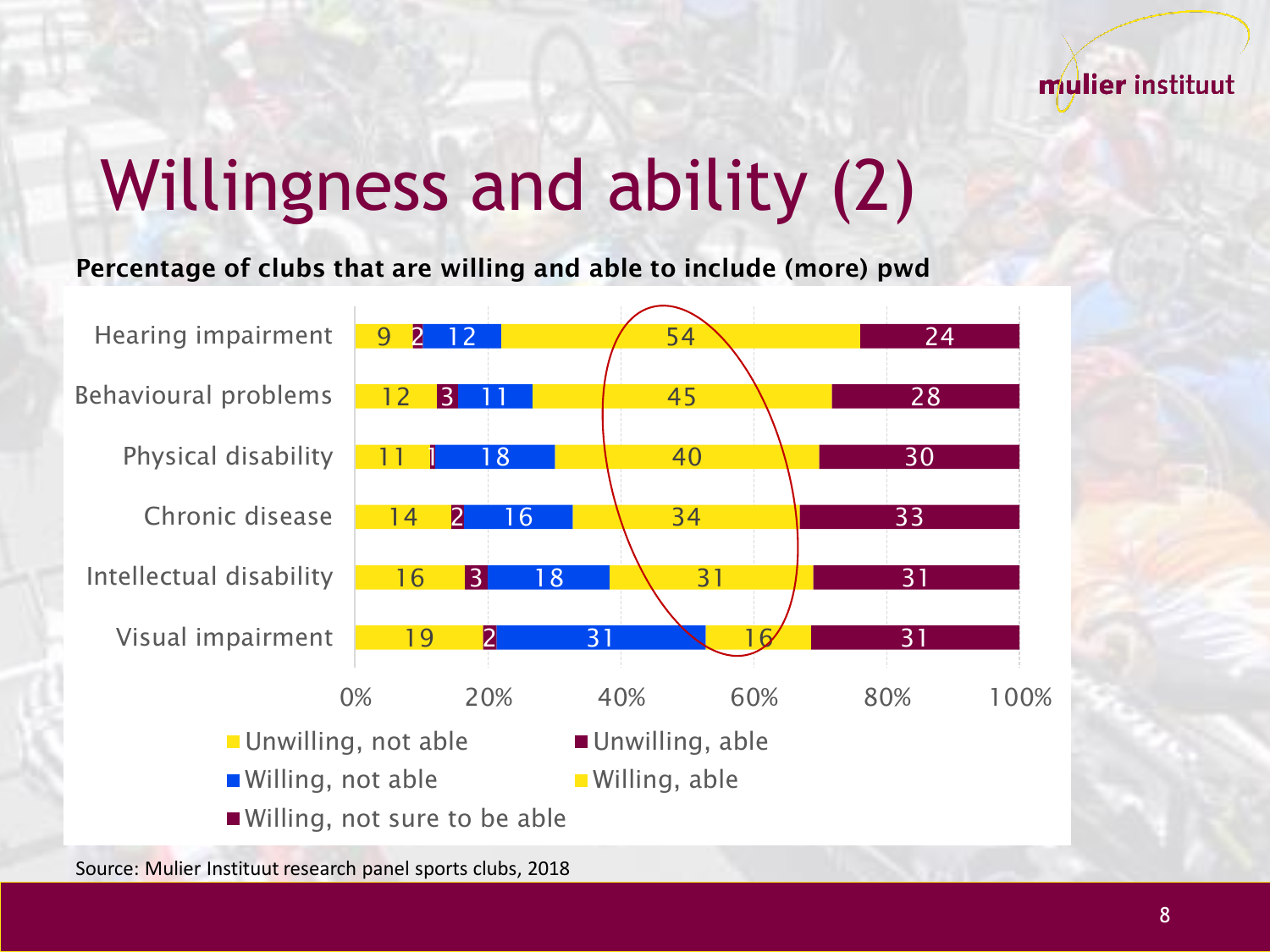

# Large potential (2)

- Willing & able: 67% sport clubs
- Willing but not able: 36% sport clubs
- Not willing but able: 5% sport clubs
- Not willing & not able: 28% sport clubs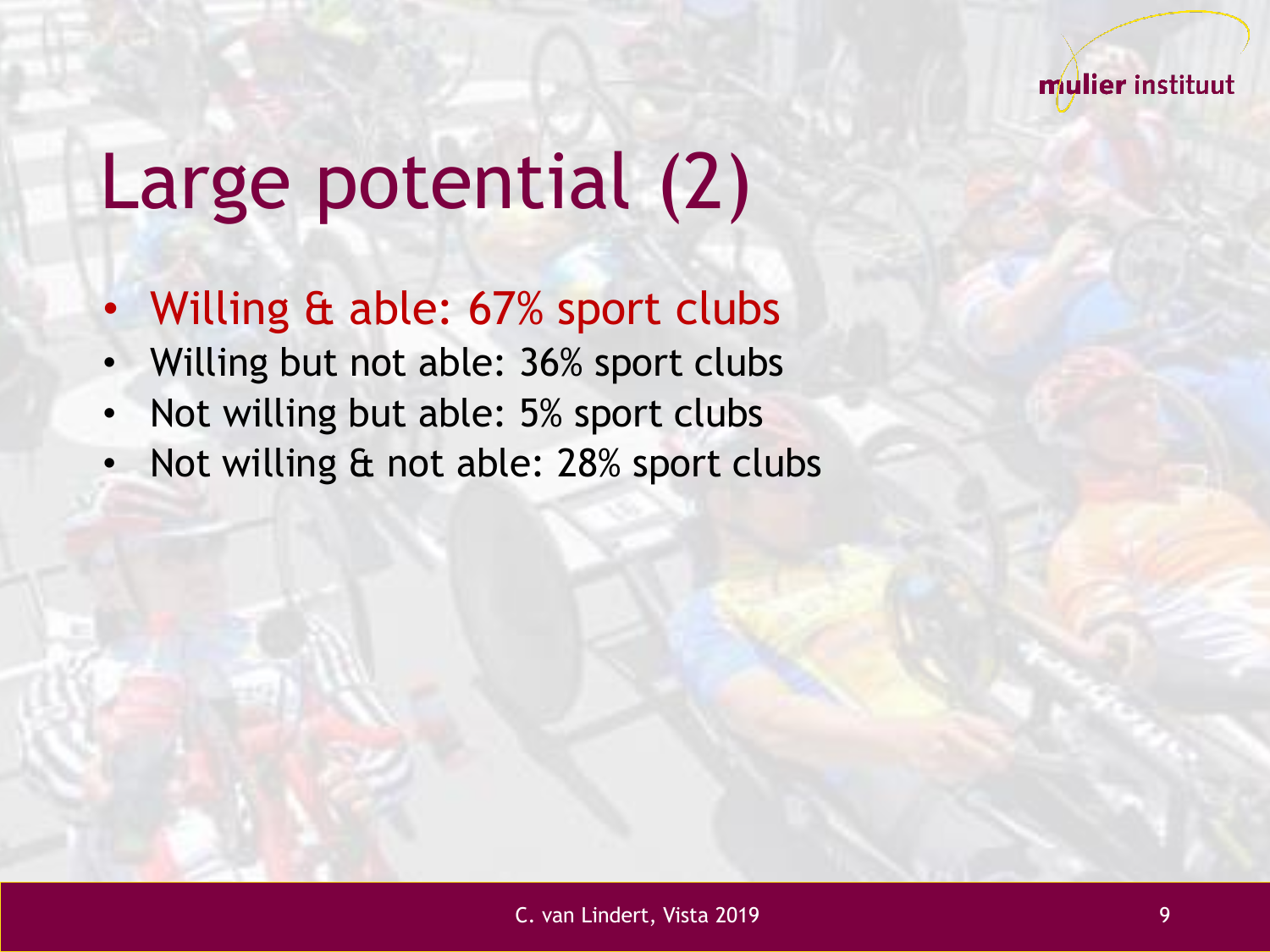

### Motives (more) mwd (2)

- 70% social responsibility
- 38% member growth
- 27% PWD are already a target group
- 10% external stakeholders want this
- 9% instructors and board want this
- 8% opportunity to recruit more volunteers
- 5% opportunity to get support
- 4% opportunity to get funding
- 3% members want this

➢ Initiative comes often from within the club: coaches, board, parents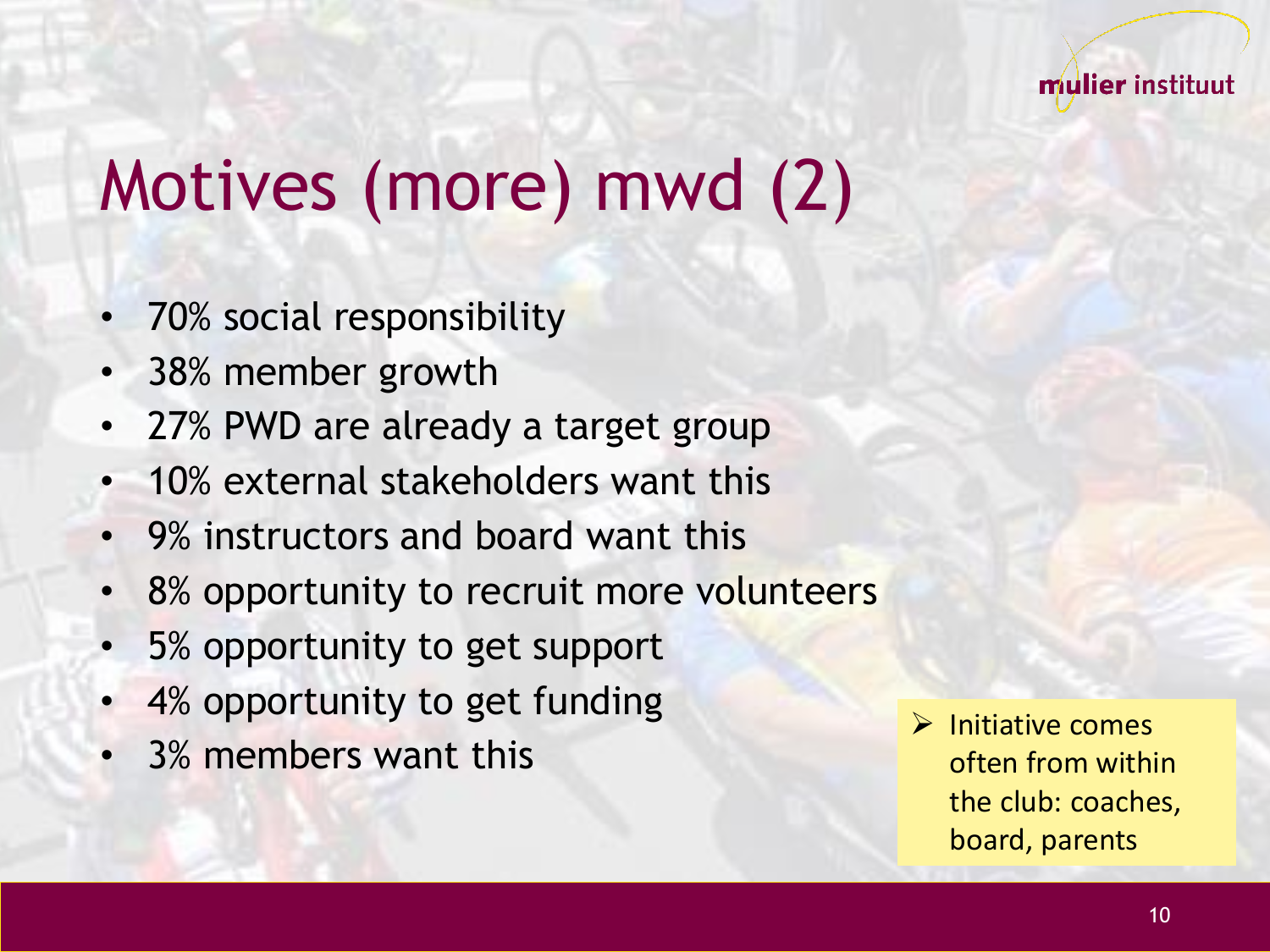

# Obstacles for (more) mwd (2

Percentage of clubs that experience obstacles to include (more) mwd

|                                              | <b>Total</b> | <b>Physical</b><br>disability<br>(incl. VI &<br>H <sub>l</sub> | <b>Intellectual</b><br>disability | <b>Behavioural</b><br>problems |
|----------------------------------------------|--------------|----------------------------------------------------------------|-----------------------------------|--------------------------------|
| Volunteers, instructors, coaches             | 57           | 52                                                             | 59                                | 65                             |
| Accommodation, activities &<br>materials     | 38           | 42                                                             | 25                                | 24                             |
| Recruitment and retention of<br>target group | 27           | 22                                                             | 27                                | 25                             |
| Transport & accessibility                    | 18           | 18                                                             | 14                                | 11                             |
| <b>Finance</b>                               | 13           | 13                                                             | 12                                | 13                             |
| Internal support                             | 10           | 9                                                              | 10                                | 10                             |
| Other                                        | 13           | 14                                                             | 14                                |                                |

Source: Mulier Instituut research panel sports clubs, 2018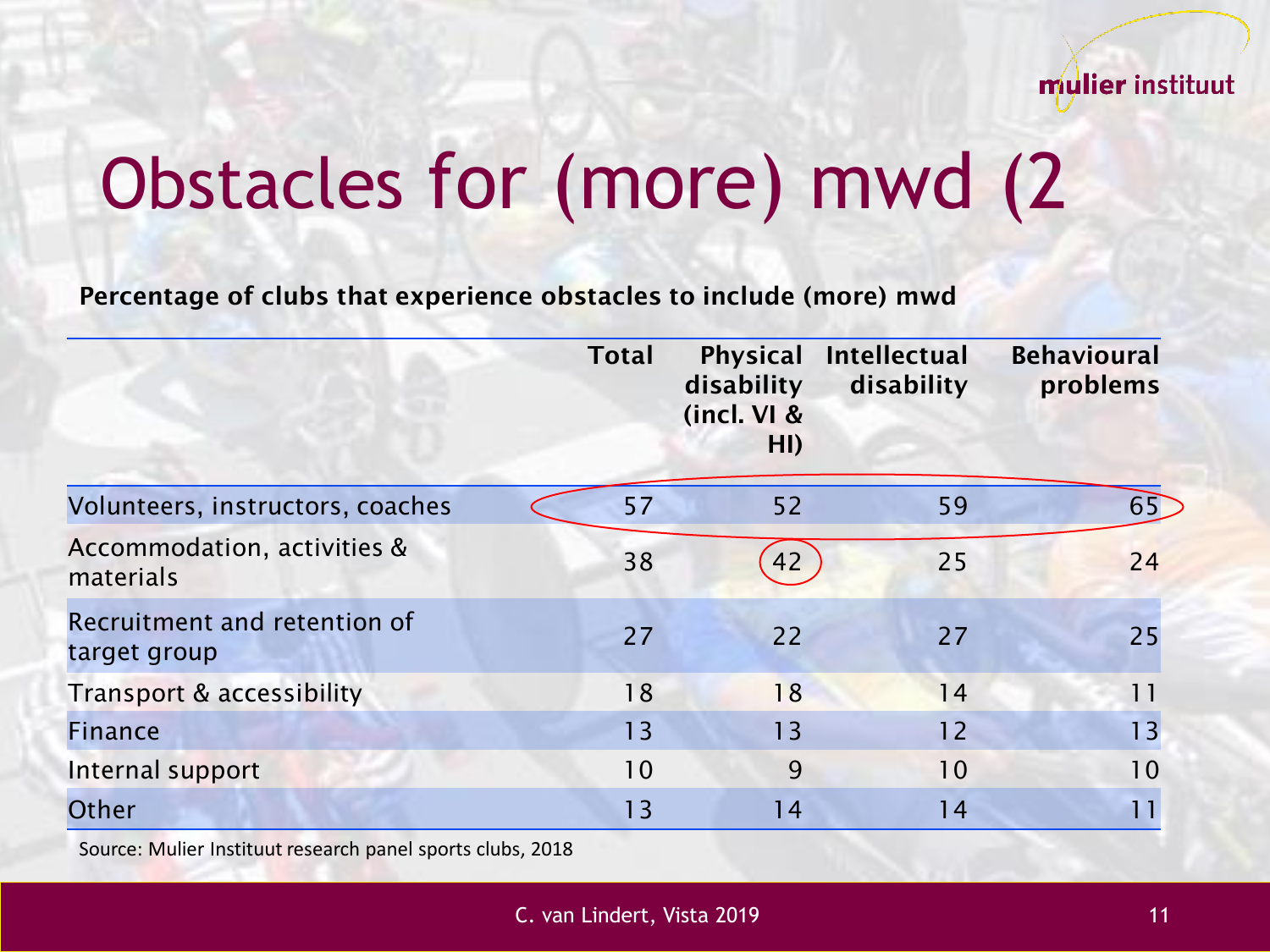

## Need for support (3)

- 58% clubs with mwd, had no support
- 30% clubs don't need (additional) support
- 70% do need support:
	- ➢ Recruitment of volunteers and instructors
	- $\triangleright$  Support from a sports professional
	- $\triangleright$  Exchange knowledge/experiences with other clubs
	- ➢ Recruitment of funding/sponsorships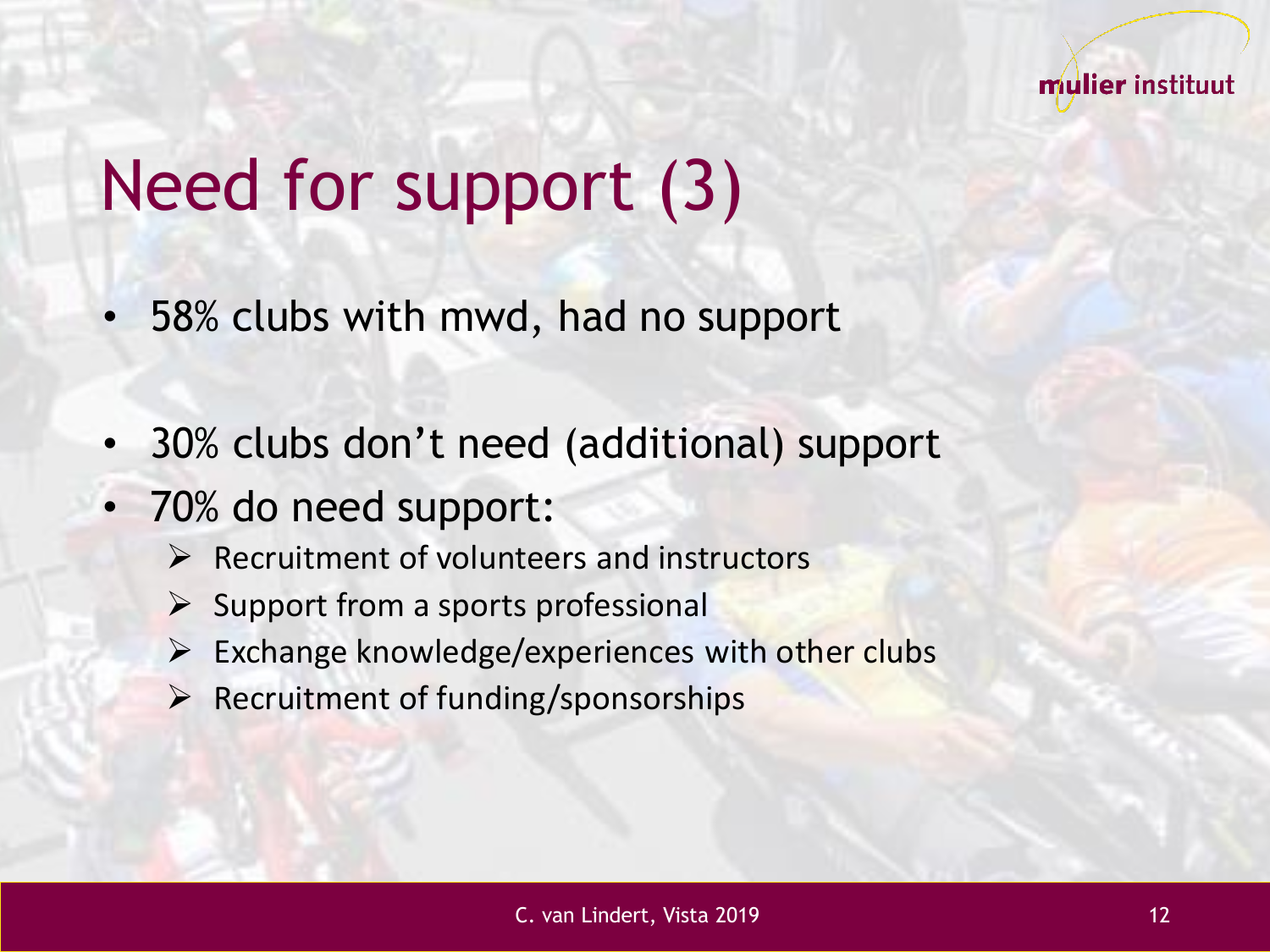#### **Conclusions**

### Recommendations

- "Additional" demand from pwd depends on type of sport and disability
- Good atmosphere is key factor
- Sufficient volunteers are needed
- Don't treat pwd differently
- Not much specific adaptations in activities needed
- Special group needs qualified **instructors**
- Start small scale
- Ask support from local government and community sport coach
- Ask support from family of pwd
- Work together with other clubs
- Promote the club & program
- Lay responsibility on 1 of more volunteers
- $\triangleright$  Willingness is there. But not always the ability/desire.
- $\triangleright$  Mismatch between what pwd want/need & what club think pwd want/need